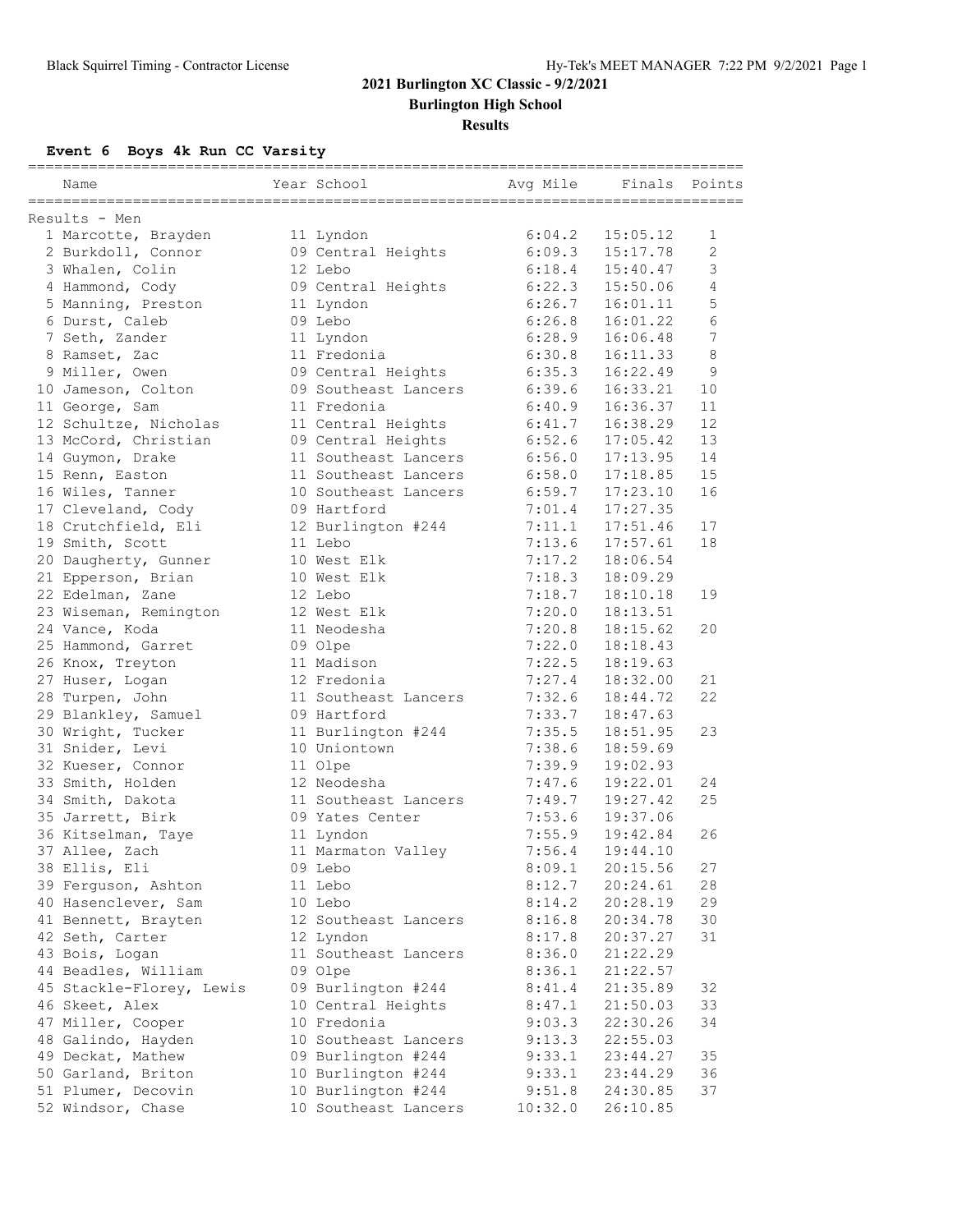**Burlington High School**

### **Results**

| Event 6 Boys 4k Run CC Varsity |                      |                      |                |                      |                 |           |                      |                      |      |      |  |
|--------------------------------|----------------------|----------------------|----------------|----------------------|-----------------|-----------|----------------------|----------------------|------|------|--|
| 53 Parson, Parker              | 10 Burlington #244   |                      |                |                      |                 | 10:56.2   |                      | 27:10.92             | 38   |      |  |
| 54 Burger, Derick              |                      | 12 Southeast Lancers |                |                      |                 |           | $11:00.1$ $27:20.54$ |                      |      |      |  |
| 55 Awalt, Aarin                | 09 Neodesha          |                      |                | $11:18.3$ $28:05.78$ |                 |           | 39                   |                      |      |      |  |
| 56 Dixon, Caden                |                      | 09 Neodesha          |                |                      |                 |           |                      | $13:18.5$ $33:04.60$ |      |      |  |
| 57 Renn, Blayn                 | 12 Southeast Lancers |                      |                |                      |                 | 15:35.1   |                      | 38:44.19             |      |      |  |
|                                |                      | Team Scores          |                |                      |                 |           |                      |                      |      |      |  |
| Rank Team                      | Total                | $\mathbf{1}$         | 2              | 3                    | 4               | $\star$ 5 | $*6$                 | $*7$                 | $*8$ | $*9$ |  |
| Results - Men                  |                      |                      |                |                      |                 |           |                      |                      |      |      |  |
| 1 Central Heights              | 27                   | 2                    | $\overline{4}$ | 9                    | 12 <sup>°</sup> | 13        | 33                   |                      |      |      |  |
| Total Time: 1:04:08.62         |                      |                      |                |                      |                 |           |                      |                      |      |      |  |
| 16:02.16<br>Average:           |                      |                      |                |                      |                 |           |                      |                      |      |      |  |
| 2 Lyndon                       | 39                   | $\mathbf{1}$         | 5              | $7^{\circ}$          | 26              | 31        |                      |                      |      |      |  |
| Total Time: 1:06:55.55         |                      |                      |                |                      |                 |           |                      |                      |      |      |  |
| 16:43.89<br>Average:           |                      |                      |                |                      |                 |           |                      |                      |      |      |  |
| 3 Lebo                         | 46                   | 3                    | 6              | 18                   | 19              | 27        | 28                   | 29                   |      |      |  |
| Total Time: 1:07:49.48         |                      |                      |                |                      |                 |           |                      |                      |      |      |  |
| 16:57.37<br>Average:           |                      |                      |                |                      |                 |           |                      |                      |      |      |  |
| 4 Southeast Lancers            | 55                   | 10                   | 14             | 15                   | 16              | 22        | 25                   | 30                   |      |      |  |
| Total Time:<br>1:08:29.11      |                      |                      |                |                      |                 |           |                      |                      |      |      |  |
| 17:07.28<br>Average:           |                      |                      |                |                      |                 |           |                      |                      |      |      |  |
| 5 Fredonia                     | 74                   | 8                    | 11             | 21                   | 34              |           |                      |                      |      |      |  |
| Total Time: 1:13:49.96         |                      |                      |                |                      |                 |           |                      |                      |      |      |  |
| 18:27.49<br>Average:           |                      |                      |                |                      |                 |           |                      |                      |      |      |  |
| 6 Burlington #244              | 107                  | 17                   | 23             | 32                   | 35              | 36        | 37                   | 38                   |      |      |  |
| Total Time: 1:22:03.57         |                      |                      |                |                      |                 |           |                      |                      |      |      |  |
| 20:30.90<br>Average:           |                      |                      |                |                      |                 |           |                      |                      |      |      |  |
| 7 Neodesha                     | 123                  | 20                   | 24             | 39                   | 40              |           |                      |                      |      |      |  |
| Total Time:<br>1:38:48.01      |                      |                      |                |                      |                 |           |                      |                      |      |      |  |
| 24:42.01<br>Average:           |                      |                      |                |                      |                 |           |                      |                      |      |      |  |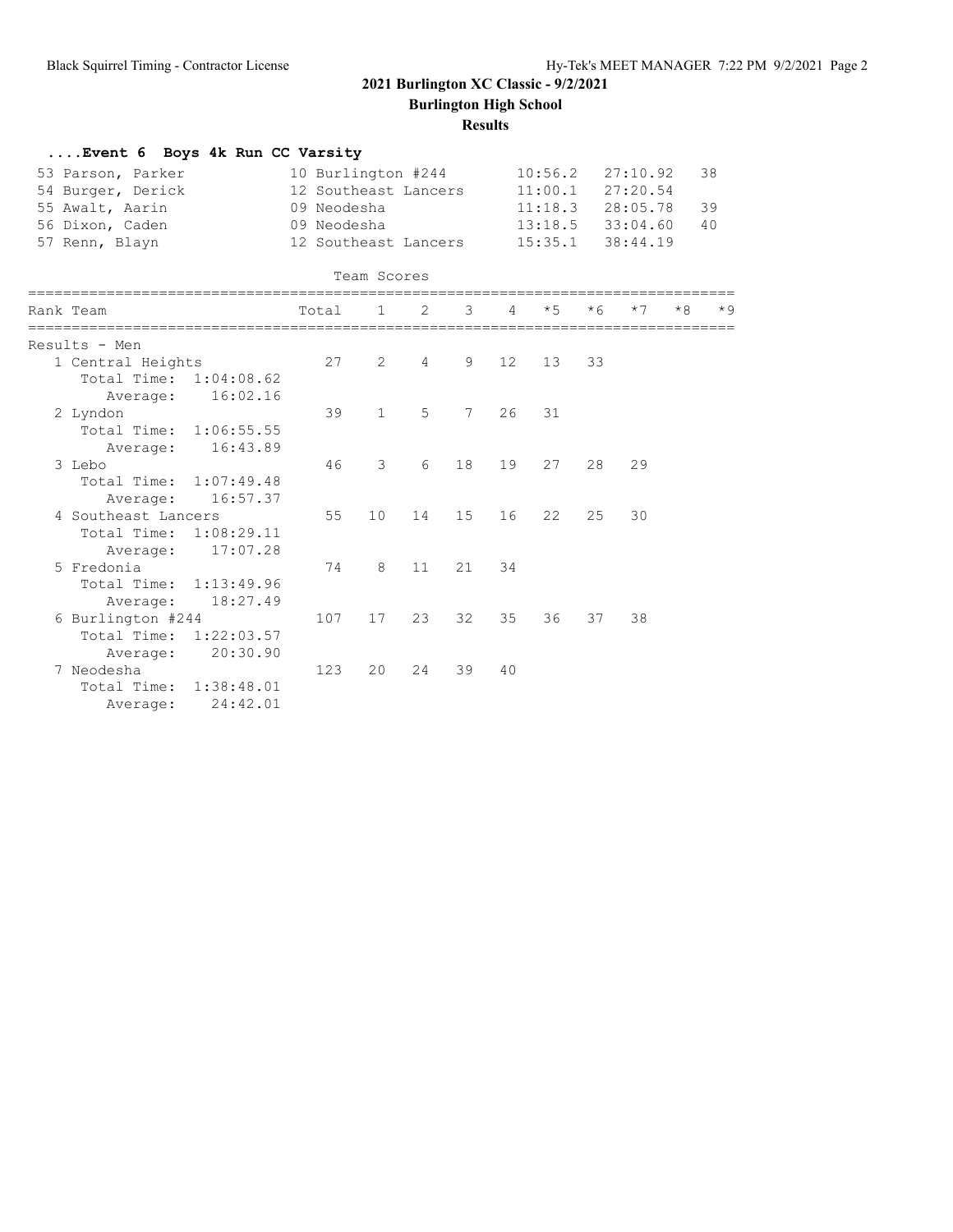**Burlington High School**

### **Results**

## **Event 5 Girls 4k Run CC Varsity**

| Name                     | Year School          | Avq Mile | Finals   | Points      |
|--------------------------|----------------------|----------|----------|-------------|
| Results - Women          |                      |          |          |             |
| 1 Ware, Josie            | 12 West Elk          | 6:43.1   | 16:41.77 |             |
| 2 Odell, Campbell        | 10 Fredonia          | 6:50.3   | 16:59.71 |             |
| 3 Bracken, Gracyn        | 11 Fredonia          | 7:26.9   | 18:30.74 |             |
| 4 Huff, MJ               | 12 Burlington #244   | 7:30.1   | 18:38.73 | $\mathbf 1$ |
| 5 Compton, Taryn         | 12 Central Heights   | 7:40.1   | 19:03.46 | 2           |
| 6 Chrisjohn, Melaney     | 09 Central Heights   | 7:49.5   | 19:26.75 | 3           |
| 7 Cubit, Emma            | 10 Central Heights   | 7:49.5   | 19:26.95 | 4           |
| 8 Meyer, Lily            | 12 Central Heights   | 7:55.8   | 19:42.58 | 5           |
| 9 Smith, Audrey          | 10 Fredonia          | 7:57.6   | 19:47.08 |             |
| 10 Codney, Lyra          | 09 Burlington #244   | 8:18.9   | 20:39.84 | 6           |
| 11 Bond, Kaydance        | 12 Central Heights   | 8:23.6   | 20:51.64 | 7           |
| 12 Codney, Eowynn        | 12 Burlington #244   | 8:24.9   | 20:54.90 | 8           |
| 13 Jacobs, Audrey        | 11 Southeast Lancers | 8:33.8   | 21:17.02 | 9           |
| 14 Hudson, Lily          | 09 Madison           | 8:44.2   | 21:42.86 |             |
| 15 Potter, Hayley        | 09 Burlington #244   | 8:56.1   | 22:12.40 | 10          |
| 16 Hasenclever, Anna     | 11 Lebo              | 9:05.3   | 22:35.19 |             |
| 17 Young, Harlee         | 12 Burlington #244   | 9:11.0   | 22:49.31 | 11          |
| 18 Orear, Josie          | 12 Olpe              | 9:17.9   | 23:06.51 |             |
| 19 Stout, Abby           | 10 Lyndon            | 9:31.4   | 23:40.10 |             |
| 20 Westhoff, Kira        | 12 Hartford          | 9:31.5   | 23:40.24 | 12          |
| 21 Akers, Paige          | 12 Burlington #244   | 9:33.3   | 23:44.86 | 13          |
| 22 Windle, Trinity       | 09 Hartford          | 9:44.2   | 24:11.91 | 14          |
| 23 Essington, Piper      | 11 Neodesha          | 9:58.2   | 24:46.68 |             |
| 24 Thery, Pauline        | 09 Marmaton Valley   | 9:59.7   | 24:50.51 |             |
| 25 Fox, Kassidy          | 10 Southeast Lancers | 10:03.8  | 25:00.69 | 15          |
| 26 Stroot, Savannah      | 10 West Elk          | 10:25.6  | 25:54.90 |             |
| 27 Kelley, MacKenzie     | 09 Hartford          | 10:26.7  | 25:57.65 | 16          |
| 28 Miller, Madison       | 10 Hartford          | 10:28.6  | 26:02.28 | 17          |
| 29 Belcher, AJ           | 10 Yates Center      | 10:31.7  | 26:10.02 |             |
| 30 vonKoehnen, AnnaBella | 11 Neodesha          | 10:49.6  | 26:54.35 |             |
| 31 Samuels, Jojo         | 12 Madison           | 10:50.5  | 26:56.80 |             |
| 32 Graham, Emma          | 09 Lyndon            | 11:03.3  | 27:28.45 |             |
| 33 Hernandez, Rachael    | 12 Burlington #244   | 11:11.2  | 27:48.06 | 18          |
| 34 Cheever, Jayden       | 10 Burlington #244   | 11:22.9  | 28:17.25 |             |
| 35 Spoon, Courtney       | 11 Yates Center      | 11:26.0  | 28:24.83 |             |
| 36 Sirota, Alexis        | 09 Yates Center      | 11:30.6  | 28:36.41 |             |
| 37 Johnson, Lilie        | 11 Central Heights   | 11:54.2  | 29:35.01 | 19          |
| 38 Bilyeu, Cheyenne      | 12 Neodesha          | 12:02.5  | 29:55.76 |             |
| 39 Edwards, Brooklynn    | 09 Southeast Lancers | 12:43.7  | 31:38.14 | 20          |
| 40 Miner, Storm          | 10 Southeast Lancers | 12:59.7  | 32:17.71 | 21          |
| 41 Pimpl, Olivia         | 12 Olpe              | 13:06.4  | 32:34.49 |             |
| 42 Dedmon, Faith         | 10 Olpe              | 13:12.5  | 32:49.60 |             |
| 43 Smith, Danielle       | 10 Southeast Lancers | 14:14.4  | 35:23.58 | 22          |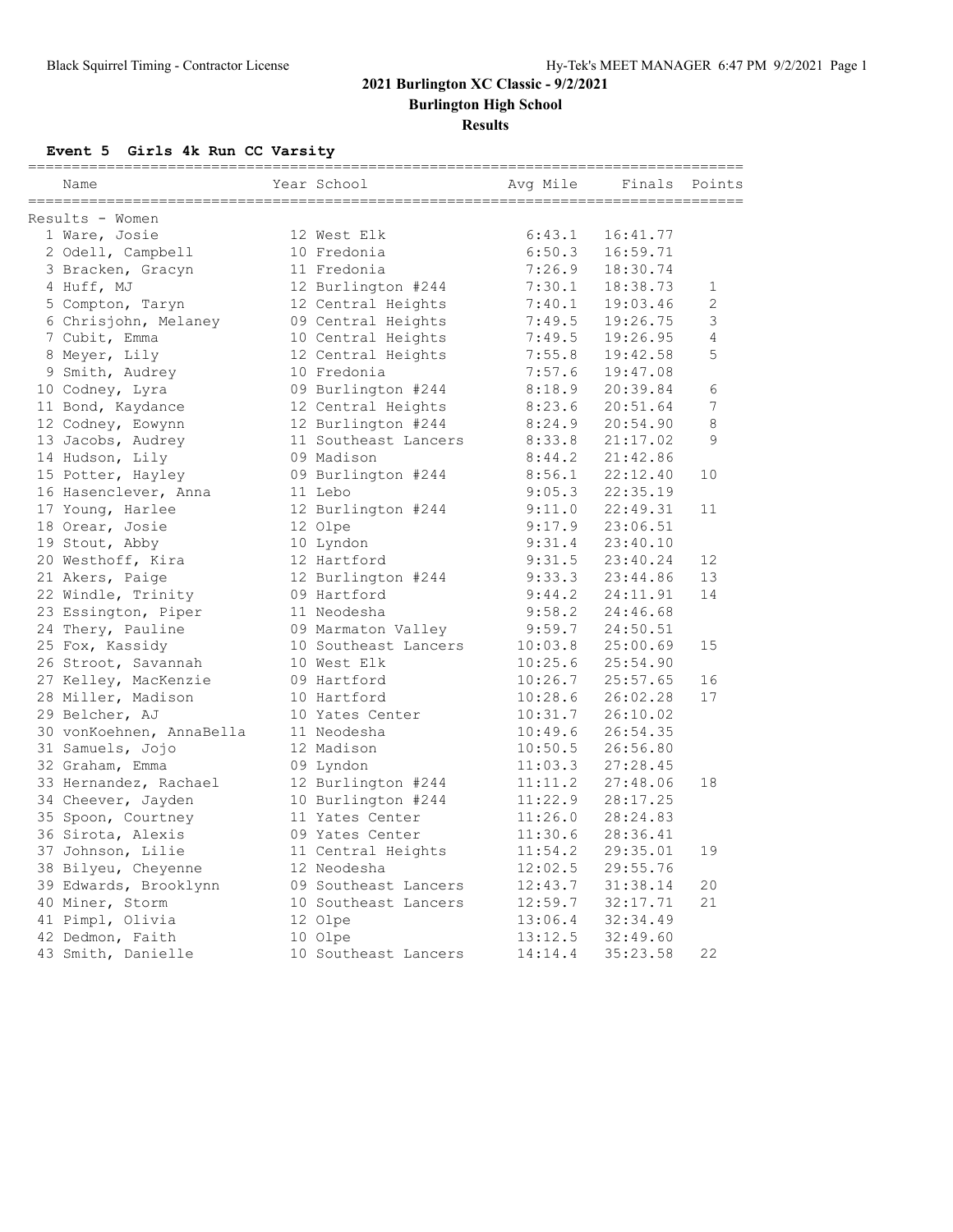**Burlington High School**

### **Results**

**....Event 5 Girls 4k Run CC Varsity**

| Team Scores               |       |                |             |                |                |      |          |      |      |      |  |  |
|---------------------------|-------|----------------|-------------|----------------|----------------|------|----------|------|------|------|--|--|
| Rank Team                 | Total |                | $1 \t 2$    | $\mathcal{E}$  | $\overline{4}$ | $*5$ | $*6$     | $*7$ | $*8$ | $*9$ |  |  |
| Results - Women           |       |                |             |                |                |      |          |      |      |      |  |  |
| 1 Central Heights         | 14    | $\overline{2}$ |             | $3 \t 4 \t 5$  |                |      | 7 19     |      |      |      |  |  |
| Total Time: 1:17:39.74    |       |                |             |                |                |      |          |      |      |      |  |  |
| 19:24.94<br>Average:      |       |                |             |                |                |      |          |      |      |      |  |  |
| 2 Burlington #244         | 25    |                | $1 \quad 6$ | 8 <sup>8</sup> | 10             |      | 11 13 18 |      |      |      |  |  |
| Total Time: 1:22:25.87    |       |                |             |                |                |      |          |      |      |      |  |  |
| 20:36.47<br>Average:      |       |                |             |                |                |      |          |      |      |      |  |  |
| 3 Hartford                | 59    |                | 12 14 16 17 |                |                |      |          |      |      |      |  |  |
| Total Time: 1:39:52.08    |       |                |             |                |                |      |          |      |      |      |  |  |
| 24:58.02<br>Average:      |       |                |             |                |                |      |          |      |      |      |  |  |
| 4 Southeast Lancers       | 65    | 9              | 15          | 20             | 21             | 22   |          |      |      |      |  |  |
| Total Time:<br>1:50:13.56 |       |                |             |                |                |      |          |      |      |      |  |  |
| 27:33.39<br>Average:      |       |                |             |                |                |      |          |      |      |      |  |  |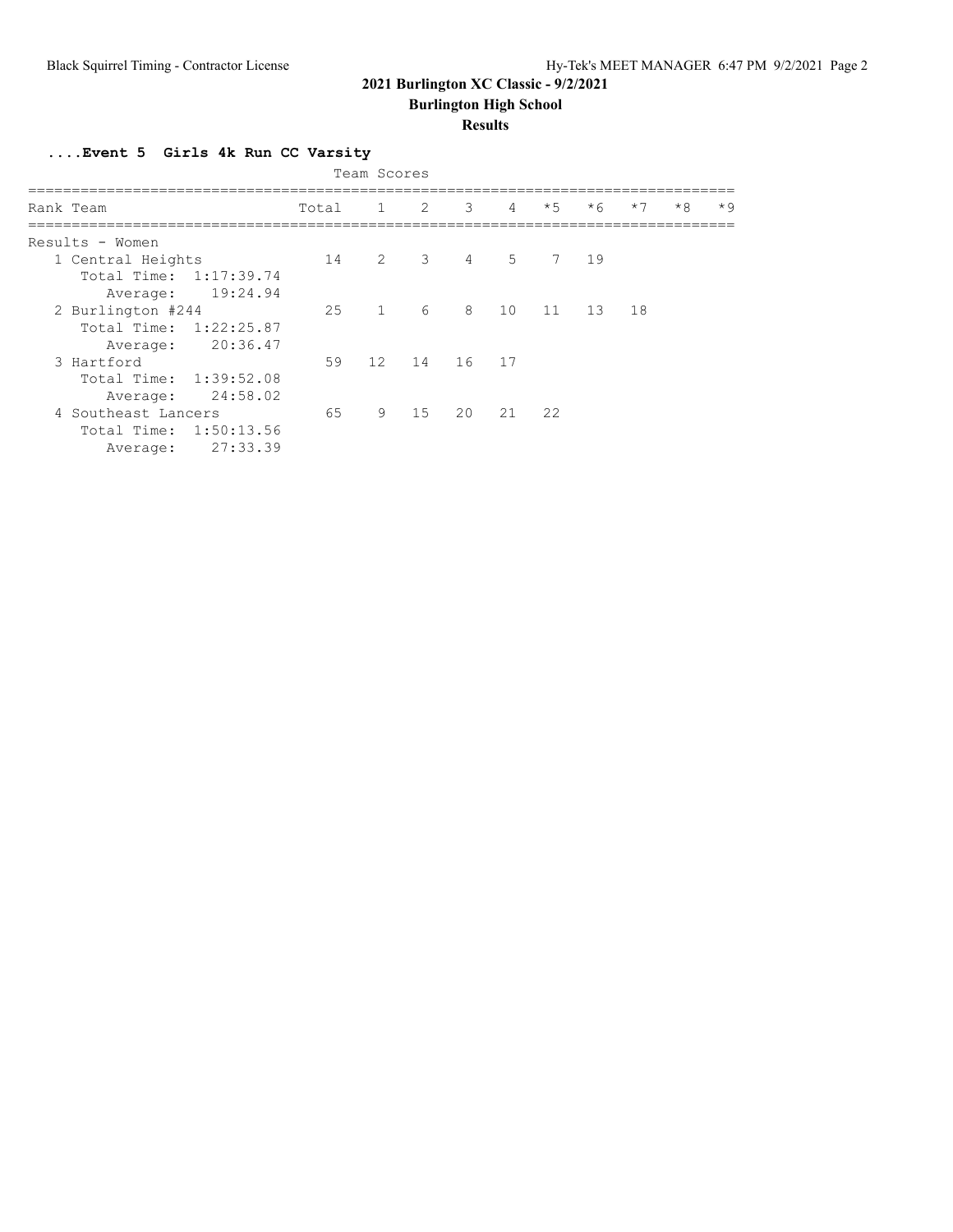**Burlington High School**

### **Results**

## **Event 4 Boys 1 Mile Run CC 8th grade**

|                                                               | Name                    |         |  | Year School        |              |                      |               |                | Avg Mile |      |          |      | Finals Points  |
|---------------------------------------------------------------|-------------------------|---------|--|--------------------|--------------|----------------------|---------------|----------------|----------|------|----------|------|----------------|
|                                                               | Results - Men           |         |  |                    |              |                      |               |                |          |      |          |      |                |
|                                                               | 1 Arnold, Kaleb         |         |  | 08 Olpe            |              |                      |               |                | 5:29.2   |      | 5:29.17  |      |                |
|                                                               | 2 Akers, Kobe           |         |  |                    |              | 08 Burlington #244   |               | 5:44.8         | 5:44.76  |      |          |      |                |
|                                                               | 3 Marshall, Luke        |         |  |                    |              | 08 Emporia Christian |               |                | 5:52.6   |      | 5:52.59  |      |                |
|                                                               | 4 Davis, Lawson         |         |  | 08 Ottawa          |              |                      |               |                | 5:56.7   |      | 5:56.64  |      | $\mathbf{1}$   |
|                                                               | 5 Dunbar, Aydan         |         |  | 08 Central Heights |              |                      |               |                | 6:05.0   |      | 6:04.95  |      |                |
|                                                               | 6 Howland, Aidan        |         |  | 08 Central Heights |              |                      |               |                | 6:25.5   |      | 6:25.45  |      |                |
|                                                               | 7 Johns, Caul           |         |  | 08 Ottawa          |              |                      |               |                | 6:26.1   |      | 6:26.01  |      | $\overline{2}$ |
|                                                               | 8 Miller, Noah          |         |  | 08 Fredonia        |              |                      |               |                | 6:31.5   |      | 6:31.42  |      |                |
|                                                               | 9 Culver, Clayton       |         |  | 08 Yates Center    |              |                      |               |                | 6:48.1   |      | 6:48.10  |      |                |
|                                                               | 10 Thomas, Dragyn       |         |  | 08 Ottawa          |              |                      |               |                | 6:53.0   |      | 6:52.91  |      | 3              |
|                                                               | 11 Sowder, Tate         |         |  | 08 Burlington #244 |              |                      |               |                | 7:07.7   |      | 7:07.67  |      |                |
|                                                               | 12 Bowen, Aiden         |         |  | 08 Ottawa          |              |                      |               |                | 9:43.3   |      | 9:43.23  |      | 4              |
|                                                               | 13 Mell-Tomberlin, Adam |         |  | 08 Central Heights |              |                      |               |                | 12:20.8  |      | 12:20.79 |      |                |
|                                                               |                         |         |  |                    | Team Scores  |                      |               |                |          |      |          |      |                |
|                                                               | Rank Team               |         |  | Total              | 1            | 2                    | $\mathcal{E}$ | $\overline{4}$ | $*5$     | $*6$ | $*7$     | $*8$ | $*9$           |
| Results - Men<br>1 Ottawa<br>Total Time: 28:58.79<br>Average: |                         | 7:14.70 |  | 10                 | $\mathbf{1}$ | $\mathcal{L}$        | 3             | 4              |          |      |          |      |                |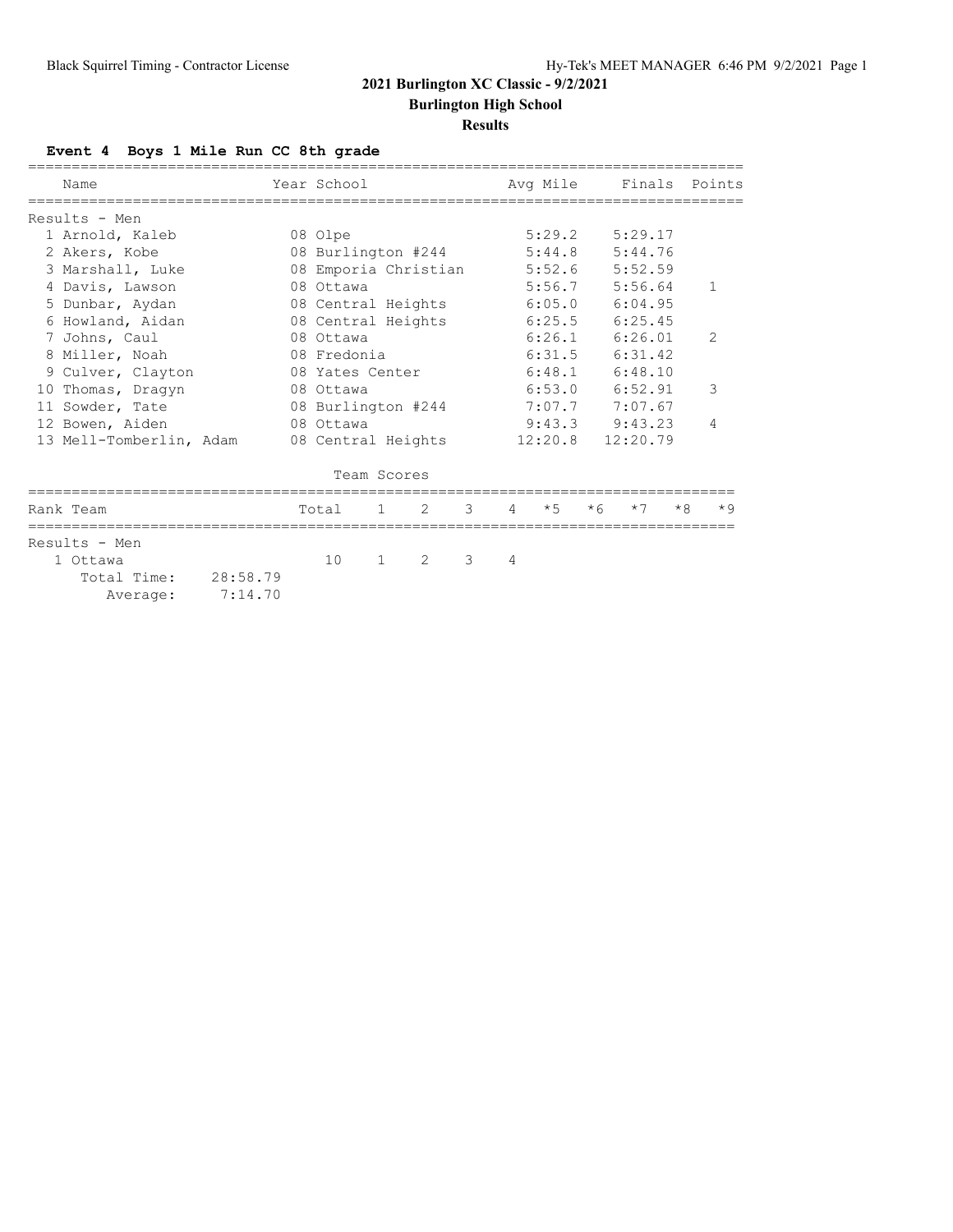**Burlington High School**

### **Results**

## **Event 3 Girls 1 Mile Run CC 8th grade**

| Name                |  | Avg Mile                                                                                                                                                                                                                   |          |               |
|---------------------|--|----------------------------------------------------------------------------------------------------------------------------------------------------------------------------------------------------------------------------|----------|---------------|
| Results - Women     |  |                                                                                                                                                                                                                            |          |               |
| 1 Harden, Brayleigh |  | 6:58.1                                                                                                                                                                                                                     | 6:58.04  |               |
| 2 Prouse, Connelly  |  | 7:13.8                                                                                                                                                                                                                     | 7:13.79  |               |
| 3 Albert, Sadie     |  | 7:16.3                                                                                                                                                                                                                     | 7:16.26  |               |
| 4 Plummer, Cira     |  | 7:17.4                                                                                                                                                                                                                     | 7:17.31  |               |
| 5 Reppert, Jaylin   |  | 7:38.2                                                                                                                                                                                                                     | 7:38.12  |               |
| 6 Dunbar, Arabella  |  | 7:42.9                                                                                                                                                                                                                     | 7:42.88  |               |
| 7 Heim, Sophia      |  | 8:07.8                                                                                                                                                                                                                     | 8:07.78  |               |
| 8 Gillaspie, Avery  |  | 8:26.7                                                                                                                                                                                                                     | 8:26.65  |               |
| 9 Westhoff, Emma    |  | 8:27.5                                                                                                                                                                                                                     | 8:27.50  |               |
| 10 Beaton, Aryonnah |  | 9:01.2                                                                                                                                                                                                                     | 9:01.13  |               |
| 11 Kalm, Angel      |  | 9:44.3                                                                                                                                                                                                                     | 9:44.25  |               |
| 12 Kuntz, Chloe     |  | 10:56.7                                                                                                                                                                                                                    | 10:56.67 |               |
|                     |  | Year School<br>08 Burlington #244<br>08 Emporia Christian<br>08 Madison<br>08 Lebo<br>08 Burlington #244<br>08 Central Heights<br>08 Marmaton Valley<br>08 Ottawa<br>08 Hartford<br>08 Uniontown<br>08 Ottawa<br>08 Ottawa |          | Finals Points |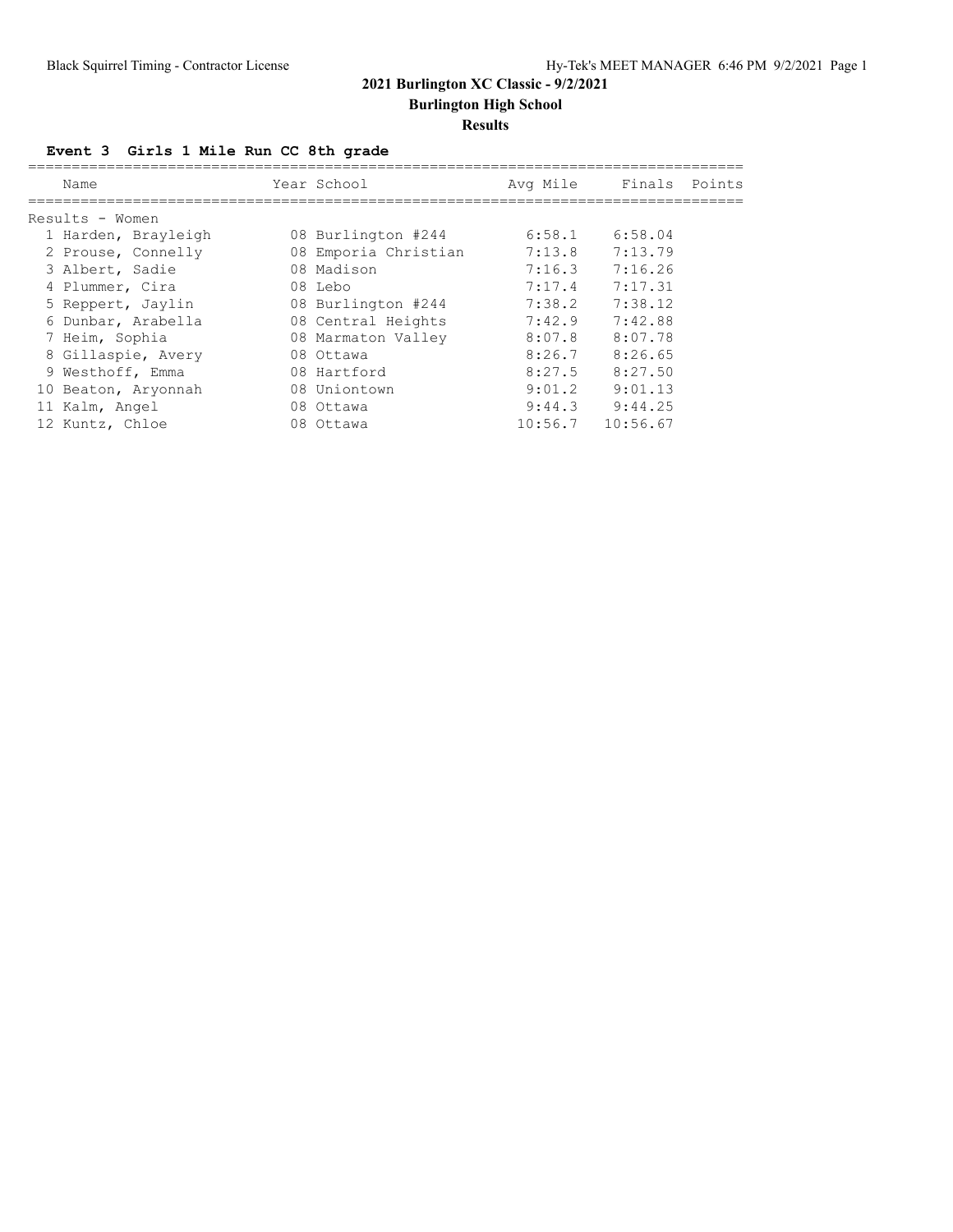**Burlington High School**

#### **Results**

### **Event 2 Boys 1 Mile Run CC 7th grade**

| Name                  | Year School                                  | Avg Mile  | Finals       | Points       |
|-----------------------|----------------------------------------------|-----------|--------------|--------------|
| $Results - Men$       |                                              |           |              |              |
| 1 Durst, Jesse        | 07 Lebo                                      | 6:10.6    | 6:10.53      | $\mathbf{1}$ |
| 2 Windle, Ryker       | 07 Olpe                                      | 6:13.1    | 6:13.08      |              |
| 3 Johnson, Hunter     | 07 Central Heights                           | 6:17.0    | 6:16.95      | 2            |
| 4 Shoup, Garrett      | 07 Lyndon                                    | 6:28.2    | 6:28.16      | 3            |
| 5 Hadley, Brock       | 07 Lebo                                      | 6:29.9    | 6:29.85      | 4            |
| 6 Wine, Kendall       | 07 Lyndon                                    | 6:33.5    | 6:33.46      | 5            |
| 7 Allee, Thomas       | 07 Marmaton Valley                           | 6:45.8    | 6:45.74      | 6            |
| 8 Heins, Levi         | 07 Olpe                                      | 6:53.2    | 6:53.12      |              |
| 9 Wehry, Max          | 07 Uniontown                                 | 6:55.3    | 6:55.24      |              |
| 10 Musick, John       | 07 Olpe                                      | 6:57.5    | 6:57.50      |              |
| 11 Meyer, Josiah      | 07 Central Heights                           | 6:58.2    | 6:58.13      | 7            |
| 12 Detwiler, Caleb    | 07 Central Heights                           | 7:07.4    | 7:07.33      | 8            |
| 13 Pollreis, Artie    | 07 Uniontown                                 | 7:15.1    | 7:15.03      |              |
| 14 Stoy, Kaden        | 07 Ottawa                                    | 7:26.8    | 7:26.73      |              |
| 15 Weurtz, Benjamin   | 07 Central Heights                           | 7:30.3    | 7:30.27      | 9            |
| 16 Hes, Grant         | 07 Hartford                                  | 7:32.8    | 7:32.79      |              |
| 17 Holstine, Presten  | 07 Central Heights                           | 7:34.3    | 7:34.21      | 10           |
| 18 Miller, Aedan      | 07 Uniontown                                 | 7:35.7    | 7:35.69      |              |
| 19 Sutton, Tucker     | 07 Marmaton Valley                           | 7:43.8    | 7:43.76      | 11           |
| 20 Menke, Carson      | 07 Hartford                                  | 7:44.0    | 7:43.93      |              |
| 21 Uhlrich, Bryant    | 07 Marmaton Valley                           | 7:44.1    | 7:44.05      | 12           |
| 22 Dunbar, Matthew    | 07 Central Heights                           | 7:58.3    | 7:58.29      | 13           |
| 23 James, Evan        | 07 Emporia Christian                         | 8:00.6    | 8:00.60      |              |
| 24 Johnson, Daniel    | 07 Ottawa                                    | 8:02.0    | 8:01.96      |              |
| 25 Jacobs, Brysyn     | 07 Hartford                                  | 8:03.0    | 8:03.00      |              |
| 26 Stice, Colton      | 07 Lebo                                      | 8:15.4    | 8:15.32      | 14           |
| 27 Wise, Mason        | 07 Lyndon                                    | 8:21.6    | 8:21.59      | 15           |
| 28 Garber, Logan      | 07 Lyndon                                    | 8:22.5    | 8:22.47      | 16           |
| 29 Rues, Brayden      | 07 Lebo                                      | 8:37.9    | 8:37.82      | 17           |
| 30 McVey, Kris        | 07 Marmaton Valley                           | 8:41.0    | 8:40.92      | 18           |
| 31 Miller, Cash       | 07 Central Heights                           | 8:42.6    | 8:42.56      | 19           |
| 32 Bledsoe, Austin    | 07 Lyndon                                    | 9:40.1    | 9:40.06      | 20           |
| 33 Ard, Colin         | 09 Marmaton Valley                           | 9:45.8    | 9:45.71      | 21           |
| 34 McConaghie, Brogan | 07 Yates Center                              | 10:04.2   | 10:04.19     |              |
| 35 Marshall, Brady    | 07 Marmaton Valley                           | 10:11.7   | 10:11.64     | 22           |
| 36 Graham, Luke       | 07 Lyndon                                    | 12:39.9   | 12:39.90     | 23           |
|                       | Team Scores                                  |           |              |              |
| Rank Team             | $\mathbf{1}$<br>$\mathfrak{D}$<br>3<br>Total | $*5$<br>4 | $*7$<br>$*6$ | $*8$<br>$*9$ |
| Results - Men         |                                              |           |              |              |

 1 Central Heights 26 2 7 8 9 10 13 19 Total Time: 27:52.68

Average: 6:58.17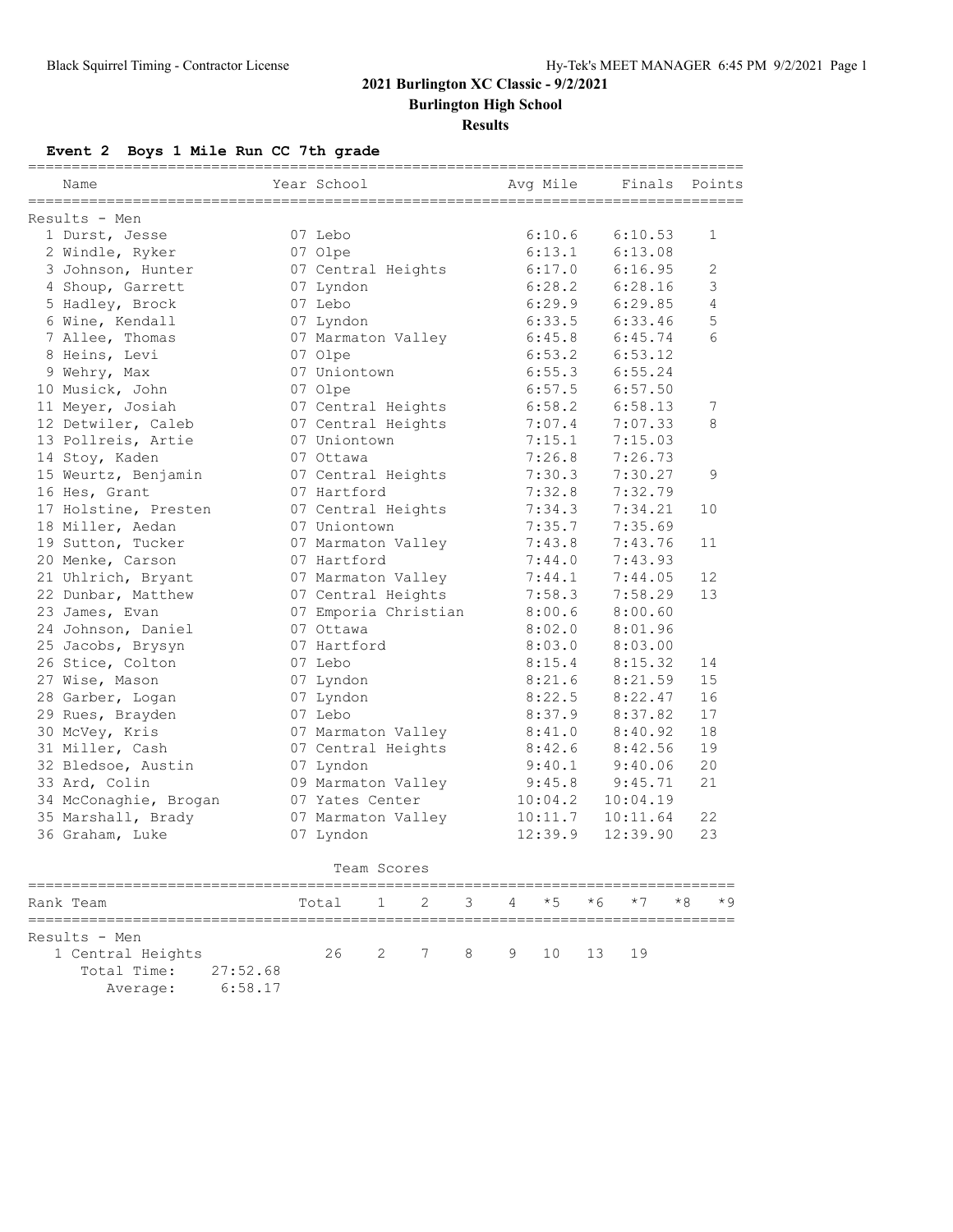**Burlington High School**

## **Results**

| Event 2 Boys 1 Mile Run CC 7th grade |          |    |           |            |    |       |
|--------------------------------------|----------|----|-----------|------------|----|-------|
| 2 Lebo                               |          | 36 | 1 4 14 17 |            |    |       |
| Total Time:                          | 29:33.52 |    |           |            |    |       |
| Average:                             | 7:23.38  |    |           |            |    |       |
| 3 Lyndon                             |          | 39 |           | 3 5 15 16  |    | 20 23 |
| Total Time:                          | 29:45.68 |    |           |            |    |       |
| Average:                             | 7:26.42  |    |           |            |    |       |
| 4 Marmaton Valley                    |          | 47 |           | 6 11 12 18 | 21 | 22    |
| Total Time:                          | 30:54.47 |    |           |            |    |       |
| Average:                             | 7:43.62  |    |           |            |    |       |